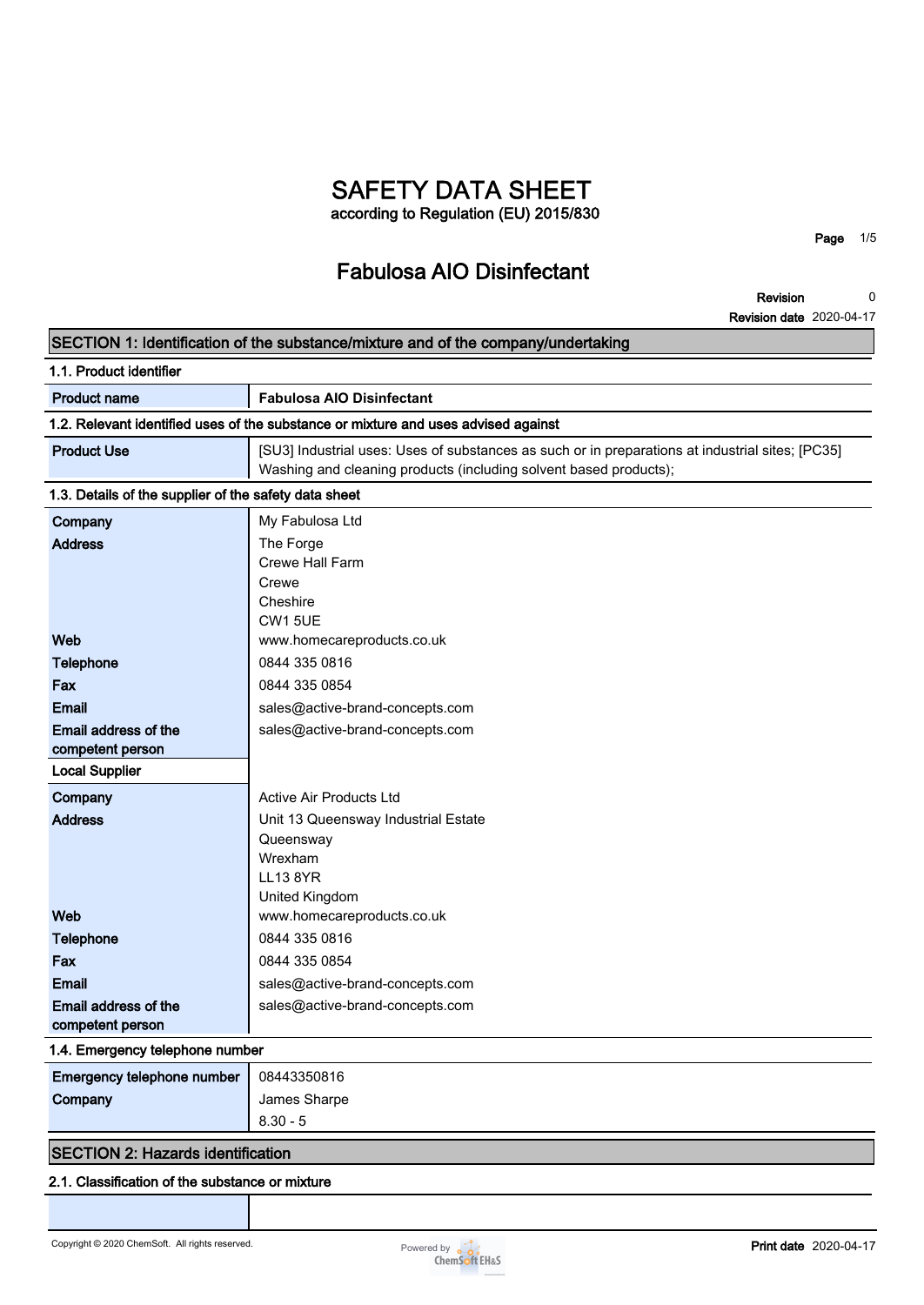#### **2.1. Classification of the substance or mixture**

| 2.2. Label elements                                |                                                                                                                                                   |
|----------------------------------------------------|---------------------------------------------------------------------------------------------------------------------------------------------------|
| <b>Hazard pictograms</b>                           |                                                                                                                                                   |
| <b>Signal Word</b>                                 | Warning                                                                                                                                           |
| <b>Hazard Statement</b>                            | Flam. Liq. 3: H226 - Flammable liquid and vapour.                                                                                                 |
| <b>Precautionary Statement:</b><br>Prevention      | P210 - Keep away from heat, hot surfaces, sparks, open flames and other ignition sources. No<br>smoking.<br>P233 - Keep container tightly closed. |
|                                                    | P240 - Ground/bond container and receiving equipment.                                                                                             |
|                                                    | P241 - Use explosion-proof electrical/ventilating/lighting// equipment.                                                                           |
|                                                    | P242 - Use only non-sparking tools.                                                                                                               |
|                                                    | P243 - Take precautionary measures against static discharge.                                                                                      |
|                                                    | P280 - Wear protective gloves/protective clothing/eye protection/face protection.                                                                 |
| <b>Precautionary Statement:</b><br>Response        | P303+P361+P353 - IF ON SKIN (or hair): Take off immediately all contaminated clothing. Rinse<br>skin with water/shower.                           |
|                                                    | P370+P378 - In case of fire: Use to extinguish.                                                                                                   |
| <b>Precautionary Statement:</b><br><b>Storage</b>  | P403+P235 - Store in a well-ventilated place. Keep cool.                                                                                          |
| <b>Precautionary Statement:</b><br><b>Disposal</b> | P501 - Dispose of contents/container to                                                                                                           |
|                                                    | <b>SECTION 3: Composition/information on ingredients</b>                                                                                          |
| 3.2. Mixtures                                      |                                                                                                                                                   |
| EC 1272/2008                                       |                                                                                                                                                   |
| <b>Chemical Name</b>                               | Index No.<br>CAS No.<br>EC No.<br><b>REACH Registration</b><br>Classification<br>Conc.<br><b>Number</b><br>(%                                     |
| Ethanol                                            | 50 - 60% Flam. Liq. 2: H225;<br>603-002-00-5<br>64-17-5<br>200-578-6                                                                              |

#### **3.2. Mixtures**

#### **EC 1272/2008**

| <b>Disposal</b>                                          |              |            |           |                                            |                    |                                                                                                         |
|----------------------------------------------------------|--------------|------------|-----------|--------------------------------------------|--------------------|---------------------------------------------------------------------------------------------------------|
| <b>SECTION 3: Composition/information on ingredients</b> |              |            |           |                                            |                    |                                                                                                         |
| 3.2. Mixtures                                            |              |            |           |                                            |                    |                                                                                                         |
| EC 1272/2008                                             |              |            |           |                                            |                    |                                                                                                         |
| <b>Chemical Name</b>                                     | Index No.    | CAS No.    | EC No.    | <b>REACH Registration</b><br><b>Number</b> | Conc.<br>$(\%w/w)$ | <b>Classification</b>                                                                                   |
| Ethanol                                                  | 603-002-00-5 | 64-17-5    | 200-578-6 |                                            |                    | 50 - 60% Flam. Liq. 2: H225;                                                                            |
| Propane                                                  | 601-003-00-5 | 74-98-6    | 200-827-9 |                                            |                    | 1 - 10% Flam. Gas 1: H220;                                                                              |
| <b>Butane</b>                                            | 601-004-00-0 | 106-97-8   | 203-448-7 |                                            |                    | 1 - 10% Flam. Gas 1: H220;                                                                              |
| Benzalkonium Chloride                                    |              | 68424-85-1 |           |                                            |                    | 0 - 0.5% Met. Corr. 1: H290; Acute<br>Tox. 4: H302; Skin Corr. 1A:<br>H314; Aquatic Chronic 1:<br>H410; |

## **SECTION 4: First aid measures**

#### **4.1. Description of first aid measures**

| Inhalation          | Irritating to respiratory system. Inhalation may cause coughing, tightness of the chest and irritation<br>of the respiratory system. Move the exposed person to fresh air. Seek medical attention. |
|---------------------|----------------------------------------------------------------------------------------------------------------------------------------------------------------------------------------------------|
| Eye contact         | Irritating to eyes. Rinse immediately with plenty of water for 15 minutes holding the evelids open.<br>Seek medical attention if irritation or symptoms persist.                                   |
| <b>Skin contact</b> | Irritating to skin. Wash off immediately with plenty of soap and water. Remove contaminated<br>clothing. Seek medical attention if irritation or symptoms persist.                                 |
| Ingestion           | Ingestion may cause nausea and vomiting. Seek medical attention if irritation or symptoms persist.<br>DO NOT INDUCE VOMITING.                                                                      |

# **SECTION 5: Firefighting measures**

#### **5.1. Extinguishing media**

**Carbon oxides.**

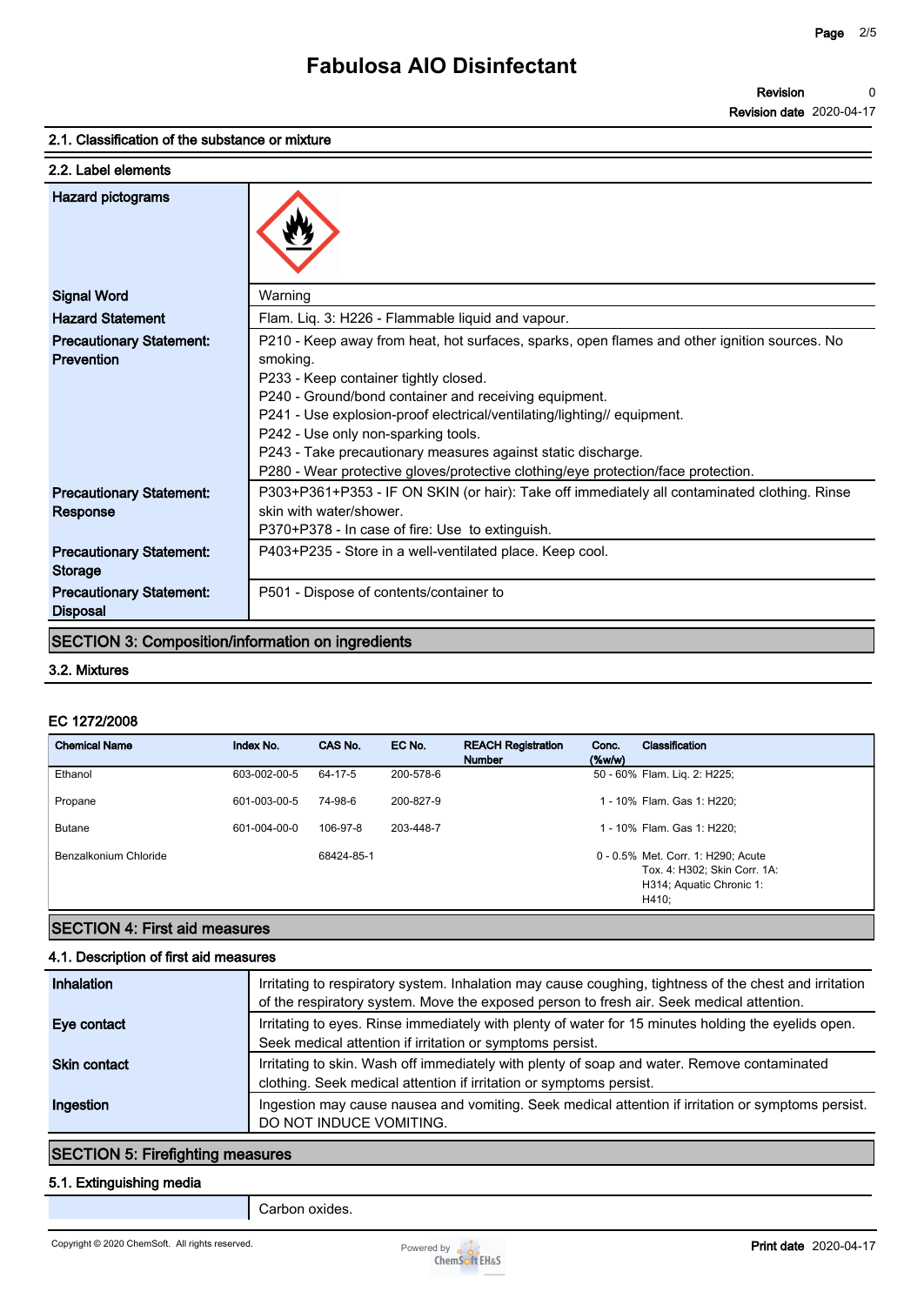# **Fabulosa AIO Disinfectant**

#### **Revision 0**

**Revision date 2020-04-17**

| 5.2. Special hazards arising from the substance or mixture        |                                                                                                                                                                         |  |  |  |
|-------------------------------------------------------------------|-------------------------------------------------------------------------------------------------------------------------------------------------------------------------|--|--|--|
|                                                                   | Burning produces irritating, toxic and obnoxious fumes.                                                                                                                 |  |  |  |
| 5.3. Advice for firefighters                                      |                                                                                                                                                                         |  |  |  |
|                                                                   | Wear suitable respiratory equipment when necessary.                                                                                                                     |  |  |  |
| <b>SECTION 6: Accidental release measures</b>                     |                                                                                                                                                                         |  |  |  |
|                                                                   | 6.1. Personal precautions, protective equipment and emergency procedures                                                                                                |  |  |  |
|                                                                   | Ensure adequate ventilation of the working area. Wear suitable protective equipment.                                                                                    |  |  |  |
| 6.2. Environmental precautions                                    |                                                                                                                                                                         |  |  |  |
|                                                                   | Do not allow product to enter drains. Prevent further spillage if safe.                                                                                                 |  |  |  |
| 6.3. Methods and material for containment and cleaning up         |                                                                                                                                                                         |  |  |  |
|                                                                   | Absorb with inert, absorbent material. Sweep up. Transfer to suitable, labelled containers for<br>disposal. Clean spillage area thoroughly with plenty of water.        |  |  |  |
| <b>SECTION 7: Handling and storage</b>                            |                                                                                                                                                                         |  |  |  |
| 7.1. Precautions for safe handling                                |                                                                                                                                                                         |  |  |  |
|                                                                   | Avoid contact with eyes and skin. Ensure adequate ventilation of the working area. Adopt best<br>Manual Handling considerations when handling, carrying and dispensing. |  |  |  |
| 7.2. Conditions for safe storage, including any incompatibilities |                                                                                                                                                                         |  |  |  |
|                                                                   | Keep in a cool, dry, well ventilated area. Keep containers tightly closed. Store in correctly labelled<br>containers.                                                   |  |  |  |
| <b>SECTION 8: Exposure controls/personal protection</b>           |                                                                                                                                                                         |  |  |  |
| 8.1. Control parameters                                           |                                                                                                                                                                         |  |  |  |

#### **8.1.1. Exposure Limit Values**

| <b>Butane</b> | WEL 8-hr limit ppm: 600                          | WEL 8-hr limit mg/m3: 1450                         |
|---------------|--------------------------------------------------|----------------------------------------------------|
|               | WEL 15 min limit ppm: 750                        | <b>WEL 15 min limit mg/m3: 1810</b>                |
|               | WEL 8-hr limit mg/m3 total -<br>inhalable dust:  | WEL 15 min limit mg/m3 total -<br>inhalable dust:  |
|               | WEL 8-hr limit mg/m3 total -<br>respirable dust: | WEL 15 min limit mg/m3 total -<br>respirable dust: |
| Ethanol       | WEL 8-hr limit ppm: 1000                         | <b>WEL 8-hr limit mg/m3: 1920</b>                  |
|               | WEL 15 min limit ppm: -                          | WEL 15 min limit mg/m3: -                          |
|               | WEL 8-hr limit mg/m3 total -<br>inhalable dust:  | WEL 15 min limit mg/m3 total -<br>inhalable dust:  |
|               | WEL 8-hr limit mg/m3 total -<br>respirable dust: | WEL 15 min limit mg/m3 total -<br>respirable dust: |

#### **8.2. Exposure controls**

| 8.2.1. Appropriate engineering<br>controls         | Ensure adequate ventilation of the working area. |  |
|----------------------------------------------------|--------------------------------------------------|--|
| 8.2.2. Individual protection                       | Wear chemical protective clothing.               |  |
| measures                                           |                                                  |  |
| Eye / face protection                              | Approved safety goggles.                         |  |
| Skin protection -                                  | Chemical resistant gloves (PVC).                 |  |
| Handprotection                                     |                                                  |  |
| <b>Respiratory protection</b>                      | Wear: Suitable respiratory equipment.            |  |
| <b>SECTION 9: Physical and chemical properties</b> |                                                  |  |

## **9.1. Information on basic physical and chemical properties**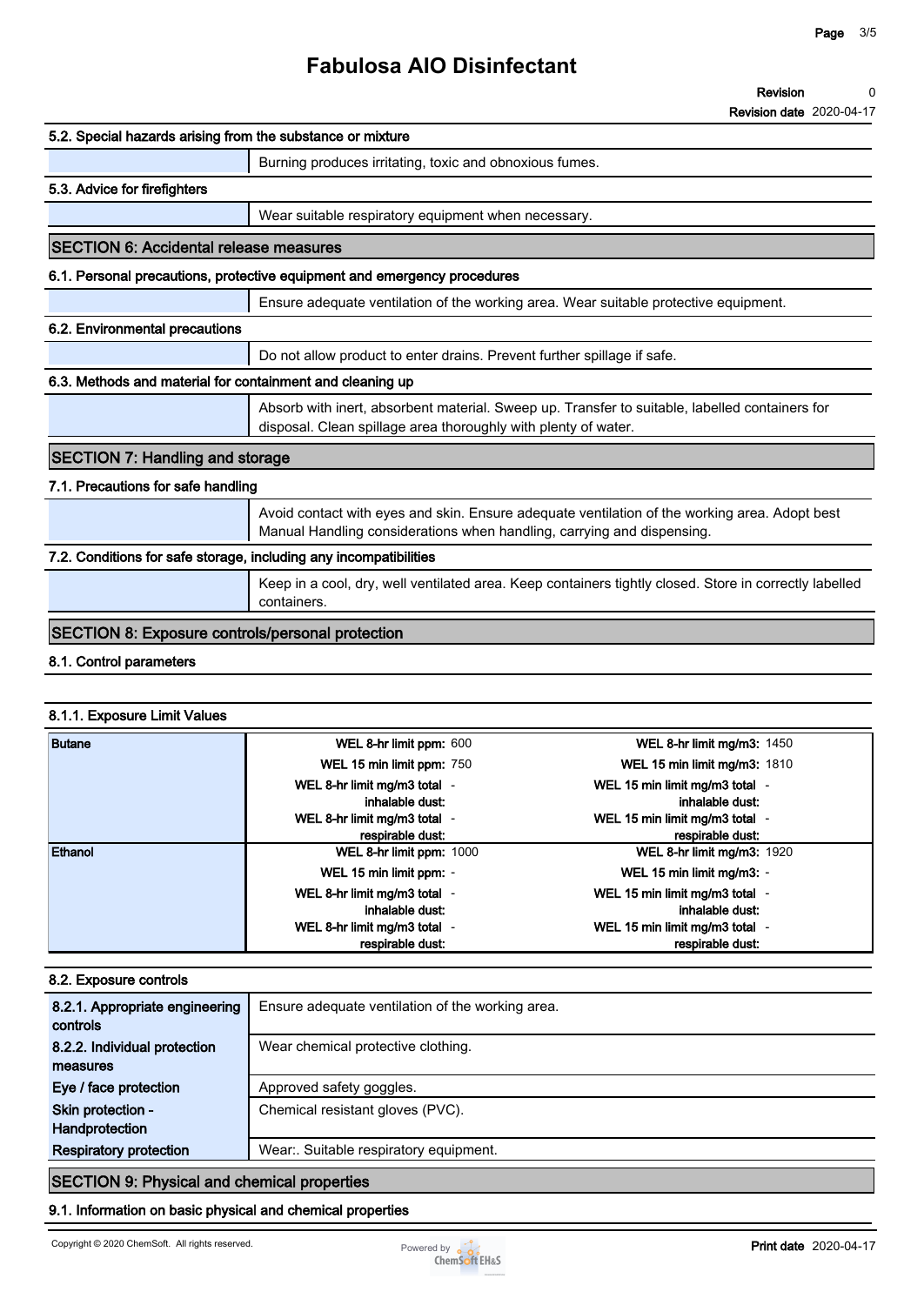#### **Revision Revision date 2020-04-17 0**

#### **9.1. Information on basic physical and chemical properties**

| Appearance   Liquid                                   |                                                       |
|-------------------------------------------------------|-------------------------------------------------------|
| Colour   Clear                                        |                                                       |
|                                                       | <b>Odour</b> Characteristic                           |
| Flash point   40 °C                                   |                                                       |
| Vapour pressure > 590 Pa                              |                                                       |
| Vapour density 1.5 g/cm <sup>3</sup>                  |                                                       |
|                                                       | <b>Relative density</b> 0.99 - 1.01 (H2O = 1 @ 20 °C) |
| Autoignition temperature $\blacktriangleright$ 410 °C |                                                       |
| Explosive properties $\vert \vert$ <                  |                                                       |
|                                                       | <b>Solubility</b> Soluble in water                    |

### **SECTION 10: Stability and reactivity**

**10.2. Chemical stability**

**Stable under normal conditions.**

# **SECTION 11: Toxicological information**

#### **11.1.4. Toxicological Information**

**No data available**

### **SECTION 12: Ecological information**

**12.1. Toxicity**

**No data available**

### **SECTION 13: Disposal considerations**

**General information**

**Dispose of in compliance with all local and national regulations.**

## **SECTION 14: Transport information**

#### **Hazard pictograms**



**14.1. UN number**

# **UN1950**

#### **14.2. UN proper shipping name**

|                                  | <b>AEROSOLS</b>          |  |  |  |
|----------------------------------|--------------------------|--|--|--|
| 14.3. Transport hazard class(es) |                          |  |  |  |
| <b>ADR/RID</b>                   | $\overline{2}$           |  |  |  |
| Subsidiary risk                  | see SP63                 |  |  |  |
| <b>IMDG</b>                      | 2                        |  |  |  |
| Subsidiary risk                  | see SP63                 |  |  |  |
| <b>IATA</b>                      | 2                        |  |  |  |
| Subsidiary risk                  | see SP63                 |  |  |  |
| 14.4. Packing group              |                          |  |  |  |
| <b>Packing group</b>             | $\overline{\phantom{0}}$ |  |  |  |